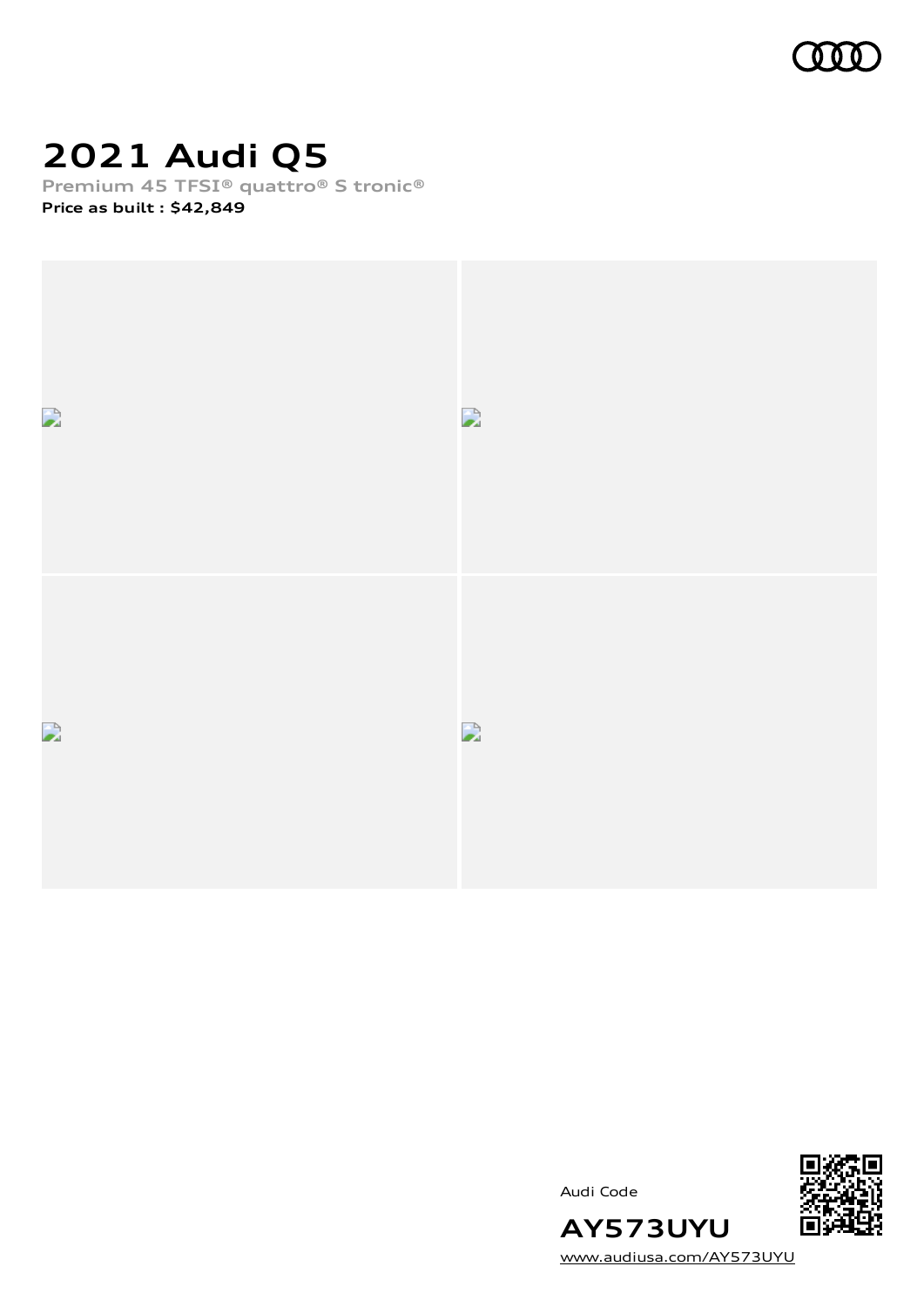#### **Audi 2021 Audi Q5** Premium 45 TFSI® quattro® S tronic®

**Price as buil[t](#page-10-0)** \$42,849

### **Exterior colour**

Florett Silver metallic

### D

#### **Further Information**

| Type of vehicle | Used car     |
|-----------------|--------------|
| Mileage         | 15,764 miles |
|                 |              |

**Warranty**

#### **Interior colour**

| Seats     | Black with Rock Gray stitching |
|-----------|--------------------------------|
| Dashboard | Black                          |
| Carpet    | Black                          |
| Headliner | Gray                           |

#### **Audi Code** AY573UYU

**Your configuration on www.audiusa.com** [www.audiusa.com/AY573UYU](https://www.audiusa.com/AY573UYU)

No

**Commission number** aca73b900a0e0971237a

### **Technical Specifications**

Engine type 2.0-liter four-cylinder Displacement/Bore and 1,984/82.5 x 92.8 cc/mm stroke Max. output 261 HP Torque 273 lb-ft@rpm Top track speed [1](#page-10-0)30 mph $<sup>1</sup>$ </sup> Acceleration (0 - 60 mph) 5.7 seconds Recommended fuel Premium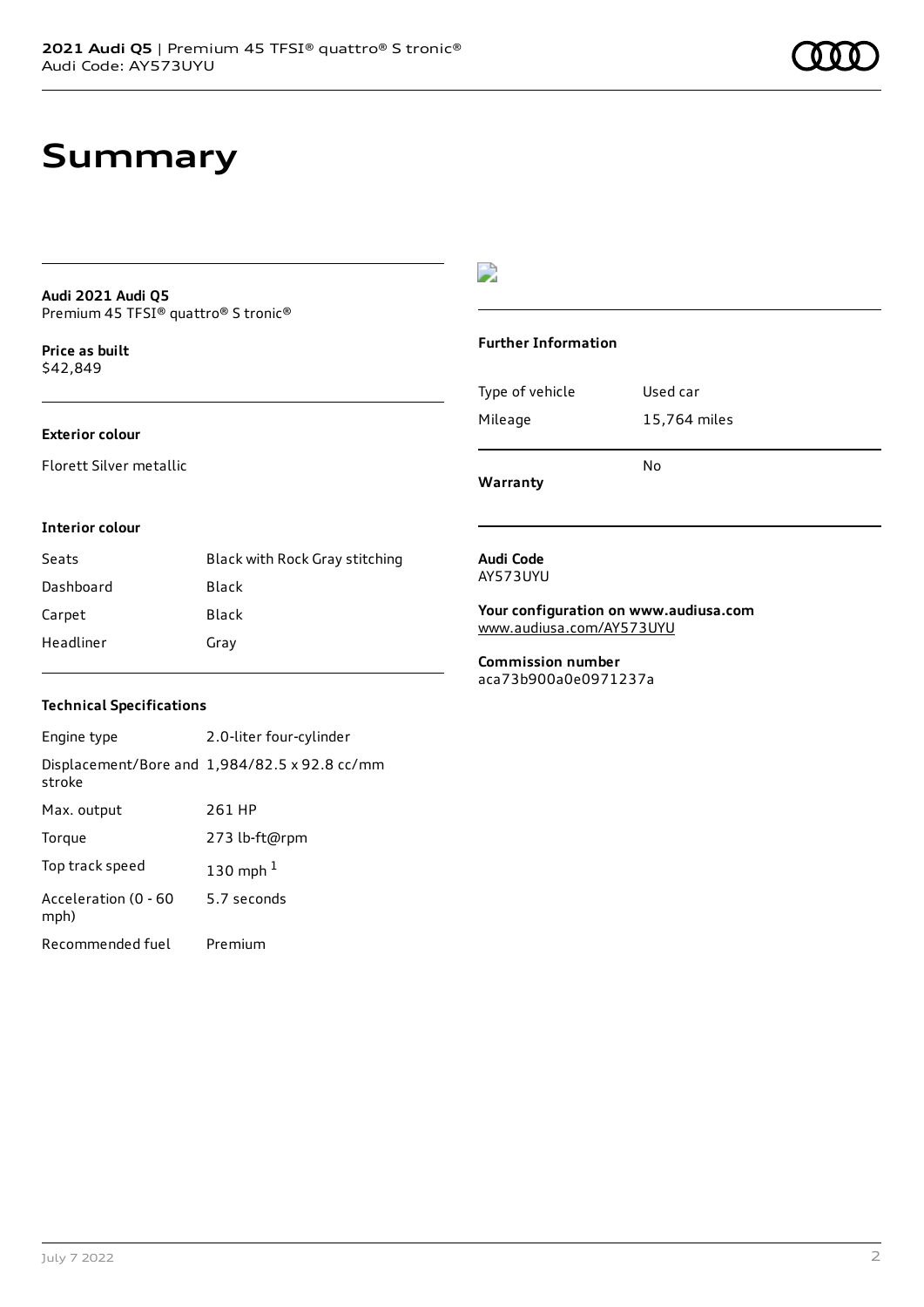# **Equipment**

Florett Silver metallic

Audi advanced key-keyless start, stop and entry

Power-adjustable, auto-dimming, power-folding, heated exterior side mirrors with memory

19" 5-double-arm design wheels, bi-color finish, with allseason tires

Convenience package

Power panoramic sunroof

SiriusXM® with 90-day All Access trial subscription











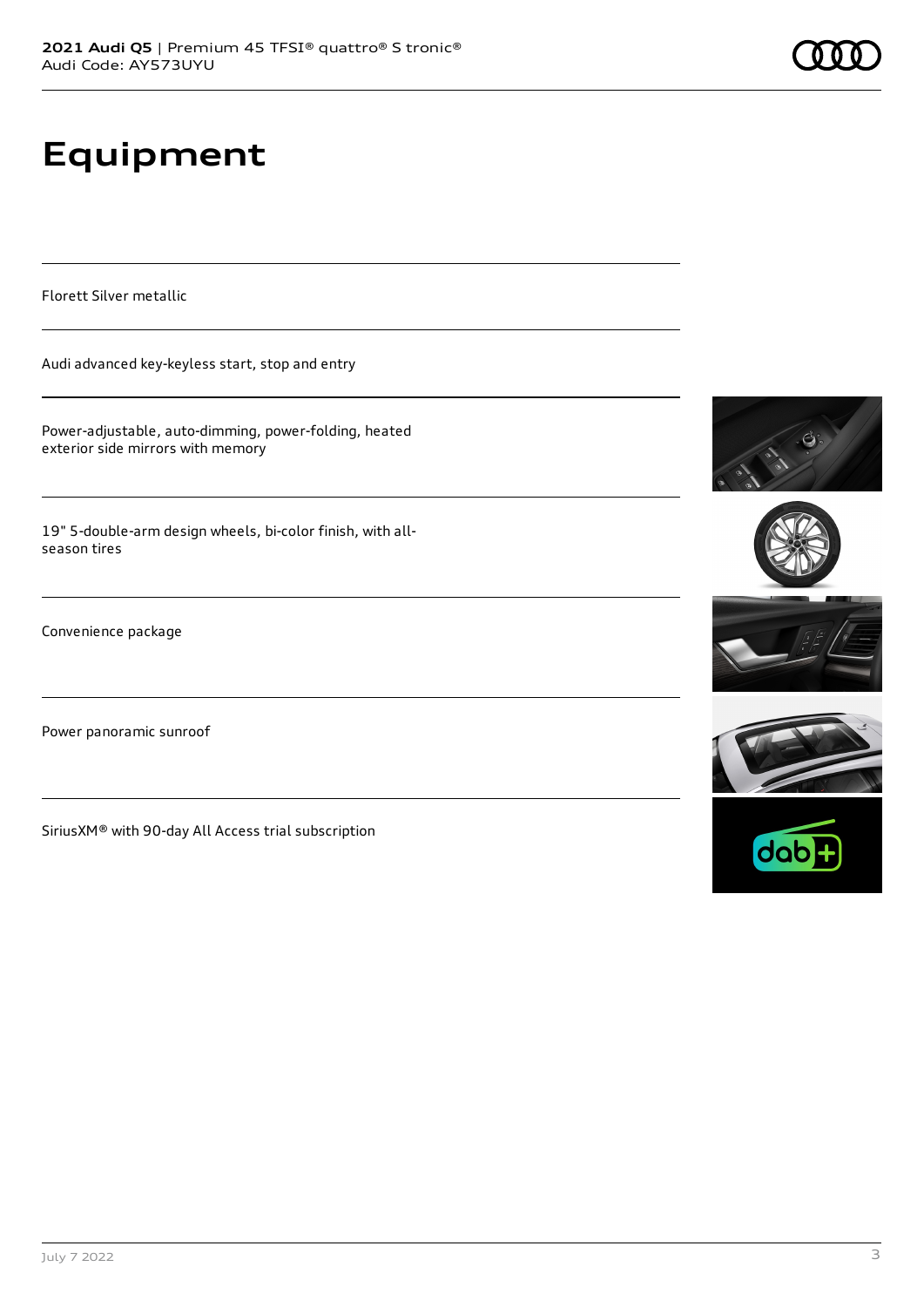### **Standard features**

### **Safety and Security**

| 4UB             | Driver and front passenger airbags                              |
|-----------------|-----------------------------------------------------------------|
| UH1             | Electromechanical parking brake                                 |
| 8T2             | Cruise control system                                           |
| VC <sub>2</sub> | Garage door opener (Homelink®)                                  |
| 4H <sub>5</sub> | Electronic rear child door locks                                |
| OZ7             | Speed-sensitive electromechanical power<br>steering system      |
| 7K6             | Tire-pressure monitoring system                                 |
| 4X3             | Advanced Airbag Protection System                               |
| 3B7             | Lower Anchors and Tethers for Children<br>(LATCH) in rear seats |
|                 |                                                                 |

#### **Exterior**

| 1S1             | Tool kit and floor jack                 |
|-----------------|-----------------------------------------|
| 1 B A           | Standard suspension                     |
| 3S1             | Aluminum roof rails                     |
| 511             | Tailgate roof spoiler                   |
| 81T             | Full LED headlights with DRL signature  |
| HN <sub>2</sub> | 235/55 R19 all-season tires             |
| 8VM             | LED taillights with dynamic turn signal |
| V11             | Full paint finish                       |
| 4KC             | Heat-insulating side and rear windows   |
| 47B             | Aluminum trim around exterior windows   |
|                 |                                         |

### **Interior**

| QE1 | Storage package       |
|-----|-----------------------|
| 4M3 | Four beverage holders |

| <b>Interior</b> |                                                                                            |
|-----------------|--------------------------------------------------------------------------------------------|
| 7M1             | Aluminum front door sill inlays                                                            |
| 6N)             | Light cloth headliner                                                                      |
| 9AQ             | Three-zone automatic climate control<br>system                                             |
| 4L7             | Auto-dimming interior rear view mirror with<br>digital compass and Integrated Toll Module® |
| QQ1             | LED interior lighting package                                                              |
| 6E3             | Front center armrest                                                                       |
| 7F9             | Leather-wrapped gear selector                                                              |
| 4E7             | Power tailgate                                                                             |
| 5XF             | Driver and front-passenger extendable sun<br>visors with illuminated vanity mirrors        |
| 3NS             | Sliding, split folding 40/20/40 rear<br>seatbacks with adjustable recline                  |
| N1P             | Leather seat covers                                                                        |
| 4A3             | <b>Heated front seats</b>                                                                  |
| 5MP             | Brown Walnut Wood inlays                                                                   |

#### **Infotainment and Driver Assistance**

| 6K9   | Audi pre sense® city                                                               |
|-------|------------------------------------------------------------------------------------|
| 2H1   | Audi drive select                                                                  |
| IU1   | Audi smartphone interface                                                          |
| IW3   | Audi connect® CARE assistance and security<br>services (limited time subscription) |
| 7 X 2 | Parking system plus                                                                |
| 7W3   | Audi pre sense® basic and rear                                                     |
| KA2   | Rear view camera                                                                   |
| 8G1   | High beam assist                                                                   |
| 9VD   | Audi sound system                                                                  |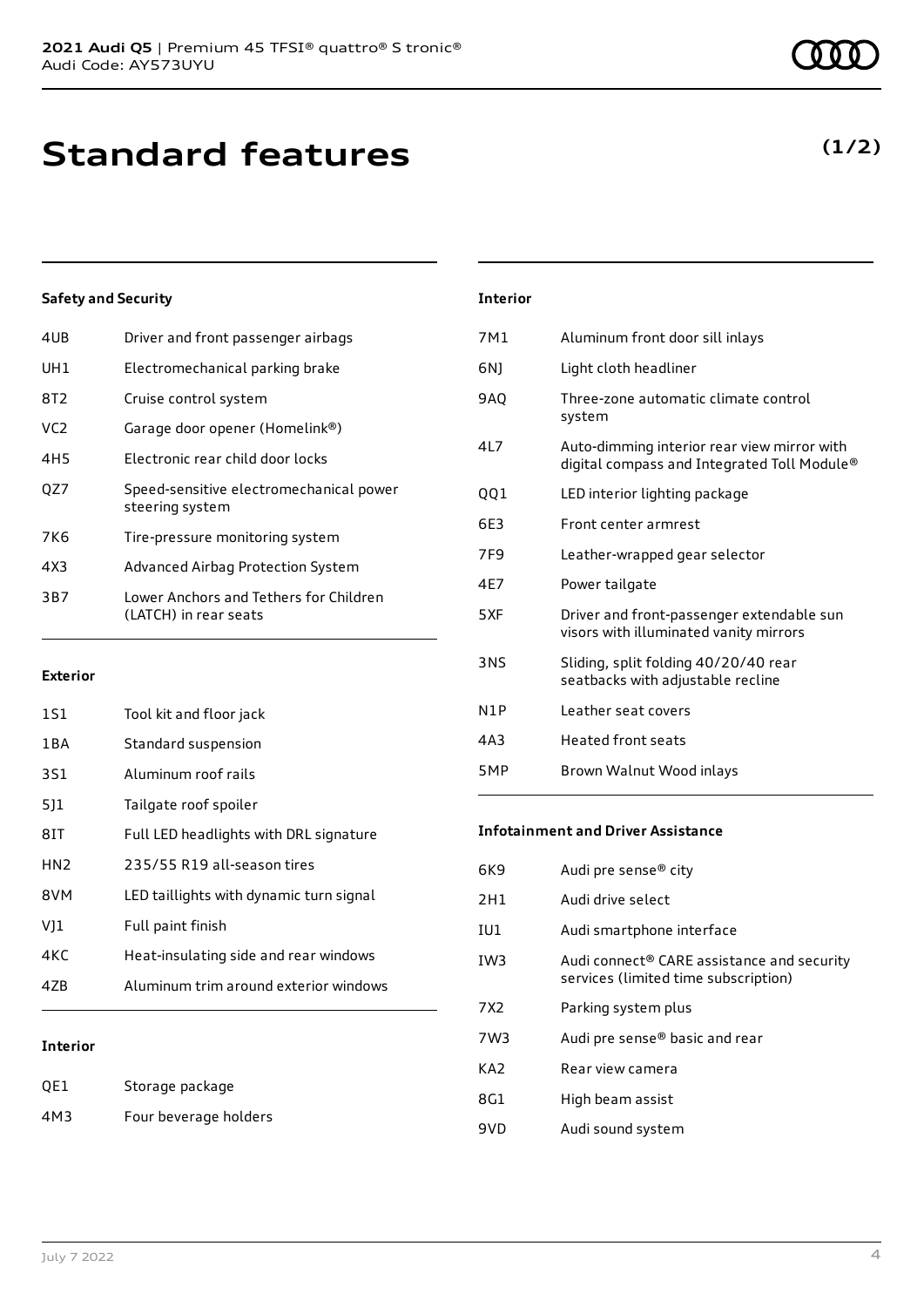**(2/2)**

### **Standard features**

### **Infotainment and Driver Assistance**

- 9S7 7.0" color driver information system
- 7Y1 Audi side assist
- 6I3 Audi active lane assist
- 9ZX Preparation for mobile phone (Bluetooth®) with streaming audio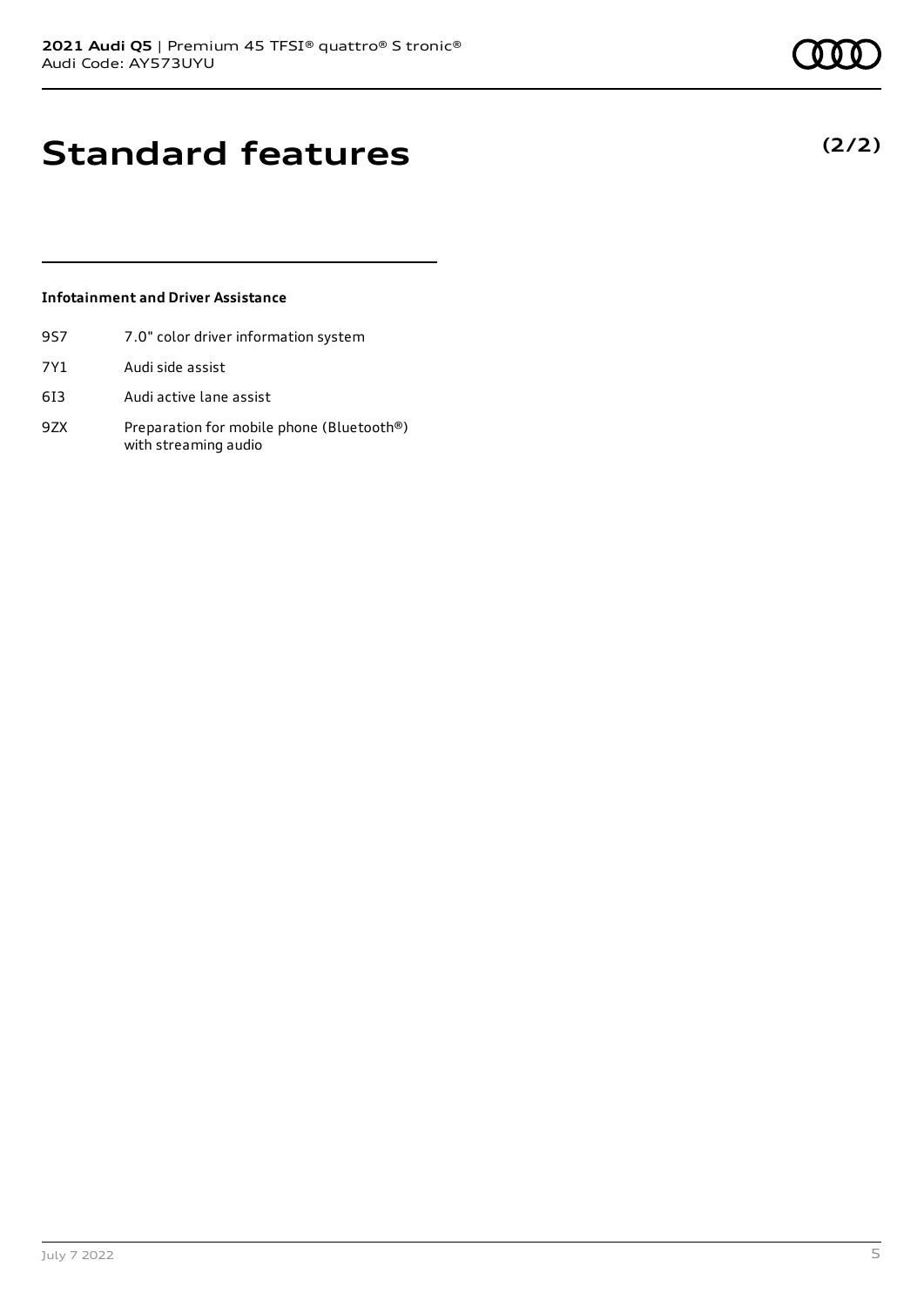### **Dealer remarks**

CARFAX One-Owner. Certified. Florett Silver Metallic 2021 Audi Q5 quattro quattro 7-Speed Automatic S tronic 2.0L Turbocharged Black Leather, Audi Advanced Key, Audi Beam-Rings, Auto-Dimming Power Folding Exterior Mirrors, Convenience Package, Driver Seat Memory, Heated Steering Wheel, SiriusXM All Access Service, Trailer Hitch, Wheels: 19" 5-Double-Arm Design Bi-Color Finish.

Recent Arrival! 23/28 City/Highway MPG

Audi Certified pre-owned Details:

\* Vehicle History

\* Includes 24/7 Roadside Assistance emergency towing, collision, jump start, flat tire change, emergency fuel service, lock-out service, extrication service, Audi assist, CARFAX Vehicle History Report and SiriusXM satellite radio complimentary 90 day subscription. If Audi New Vehicle Limited Warranty (NVLW) coverage remains at time of CPO purchase, CPO Limited Warranty Coverage commences upon expiration of NVLW and continues until 5 years from vehicle's original in-service date with no mileage limitation. If NVLW coverage has expired at time of CPO purchase, CPO Limited Warranty coverage commences at time of purchase and continues for 12 months with no mileage limitation. Limited warranty is transferable between private parties.

\* Limited Warranty: 12 Month/Unlimited Mile beginning after new car warranty expires or from certified purchase date

- \* 300+ Point Inspection
- \* Warranty Deductible: \$0
- \* Transferable Warranty
- \* Roadside Assistance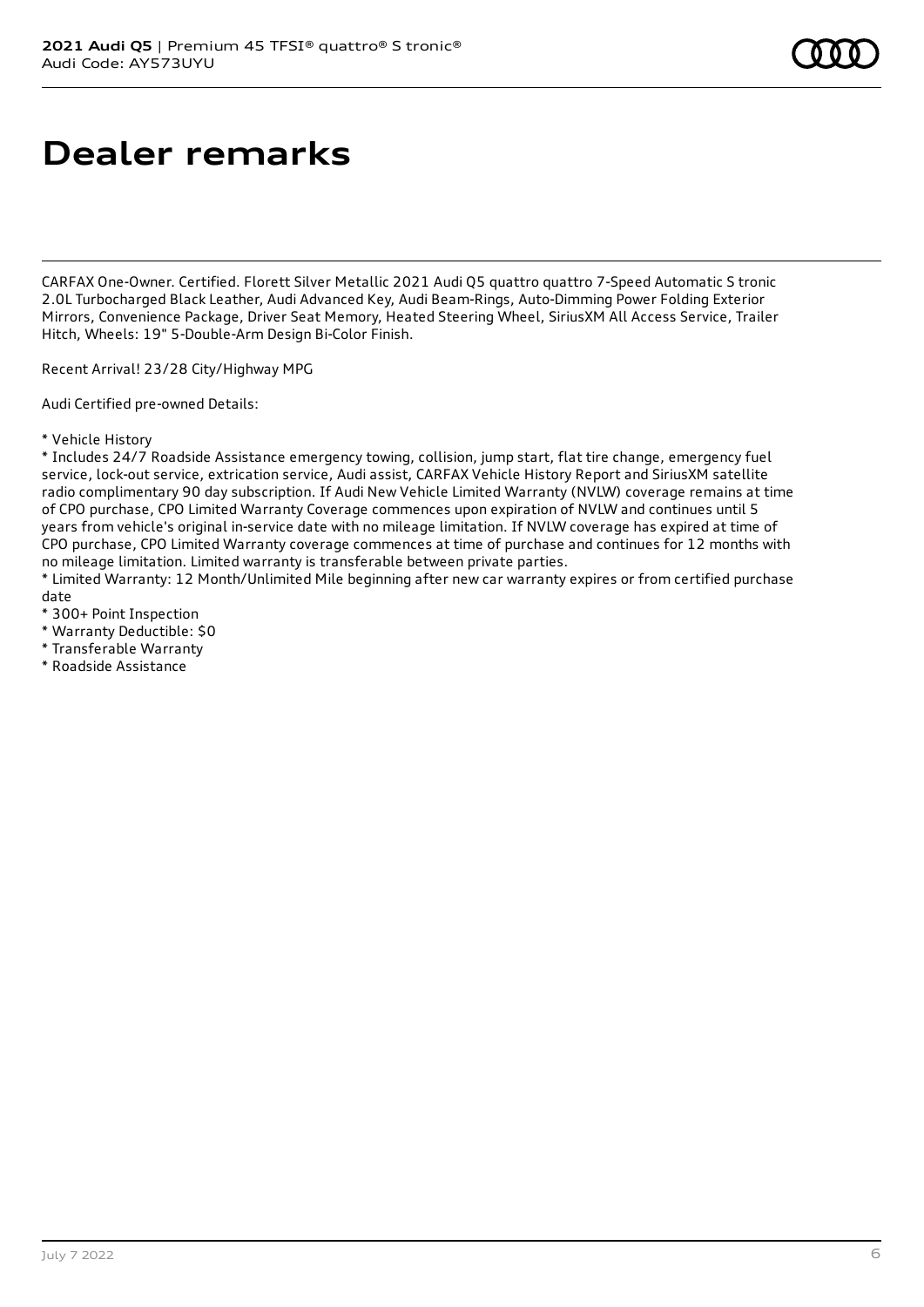# **Technical Specifications**

**(1/2)**

#### **Engineering | Performance** Engine type 2.0-liter four-cylinder Power Level 45 Max. output 261 HP Displacement 2.0 l Towing capacity 4,400 lb Torque 273 lb-ft@rpm Valvetrain 16-valve DOHC with Audi valvelift system and variable valve timing Acceleration (0 - 60 mph) 5.7 seconds Engine block Cast-iron Induction/fuel injection Turbocharged/TFSI® Cylinder head Aluminum-alloy Displacement/Bore and 1,984/82.5 x 92.8 cc/mm stroke Top track speed<sup>1</sup> [1](#page-10-0) 130 mph **Electrical system** Hybrid engine 12-volt Mild Hybrid Electric Vehicle (MHEV) technology **Transmission | Drivetrain Steering** Steering type Electromechanical progressive steering system Turning diameter, curb-38.7 ft to-curb Steering ratio 15.9:1 **Suspension** Front axle Five-link suspension - Audi comfort suspension Rear axle Five-link suspension - Audi comfort suspension **Brakes** Front brakes 13.3 (ventilated disc) in Rear brakes 13.0 (ventilated disc) in **Body** Material Lightweight technology—multimaterial construction (steel and aluminum) **Warranty | Maintenance**

| Drivetrain type | quattro <sup>®</sup> all-wheel drive with ultra <sup>®</sup><br>technology |
|-----------------|----------------------------------------------------------------------------|
| Transmission    | Seven-speed S tronic <sup>®</sup> dual-clutch<br>automatic transmission    |

| Warranty | 4-year/50,000-mile Audi New |
|----------|-----------------------------|
|          | Vehicle Limited Warranty    |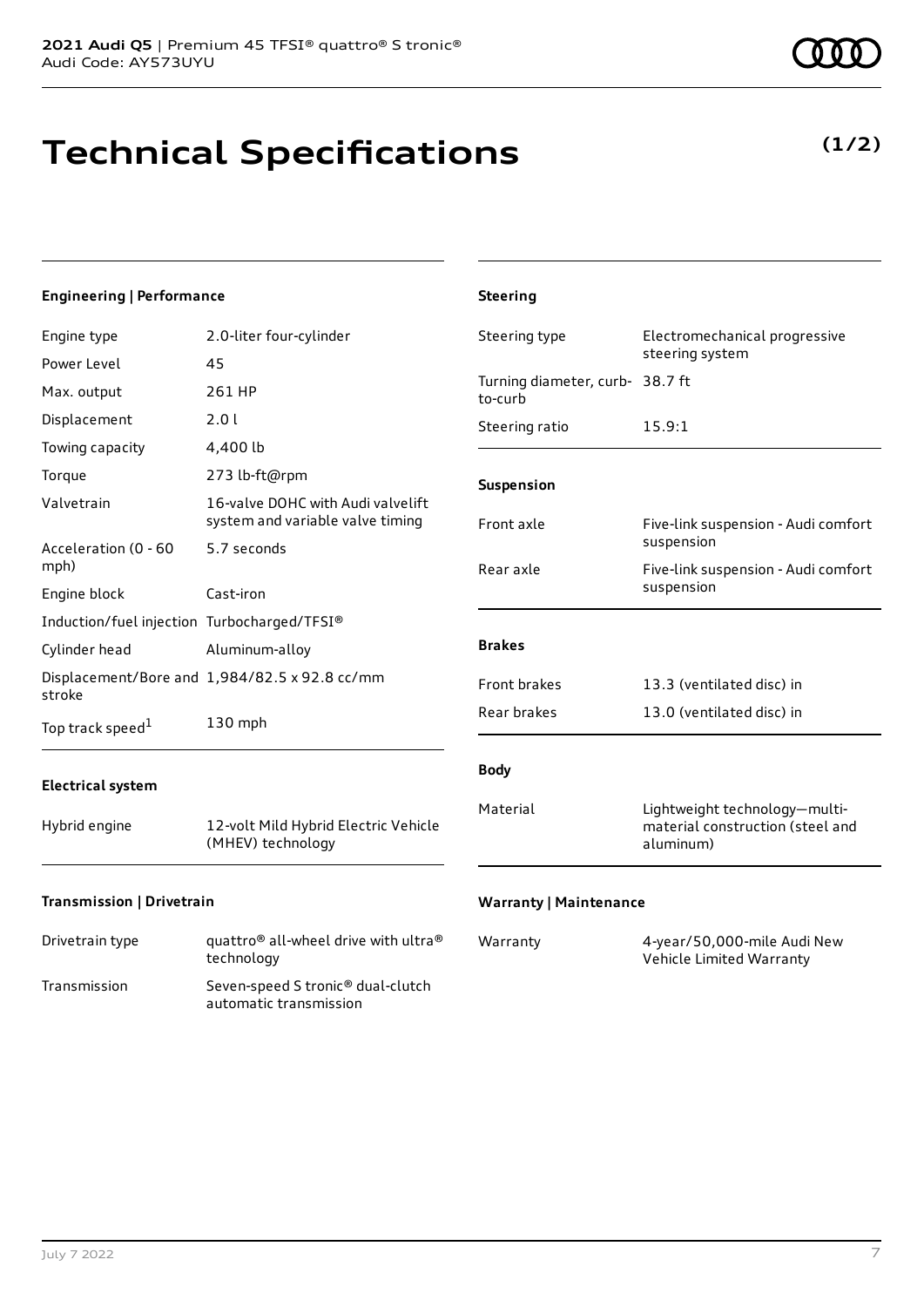### **Technical Specifications**

### **Exterior Measurements**

| Height                           | 65.5 in  |
|----------------------------------|----------|
| Overall width without<br>mirrors | 74.5 in  |
| Length                           | 184.3 in |
| Wheelbase                        | 111.0 in |
| Overall width with<br>mirrors    | 84.2 in  |
| Track rear                       | 63.3 in  |
| Track front                      | 63.6 in  |
| Curb weight                      | 4.079 lb |

### **Interior measurements**

| Seating capacity                          | 5                                                  |
|-------------------------------------------|----------------------------------------------------|
| Shoulder room, rear                       | 56.5 in                                            |
| Head room with front<br>sunroof           | 38.1 in                                            |
| Leg room, rear                            | 38.0 in                                            |
| Shoulder room, front                      | 57.7 in                                            |
| Head room with rear<br>sunroof            | 37.7 in                                            |
| Head room, rear                           | 39.3 in                                            |
| Leg room, front                           | 40.9 in                                            |
| Head room, front                          | 39.6 in                                            |
| Cargo volume, rear<br>seatbacks up/folded | 25.8/54.0 (25.6/53.5 with<br>sunroof) cu ft, cu ft |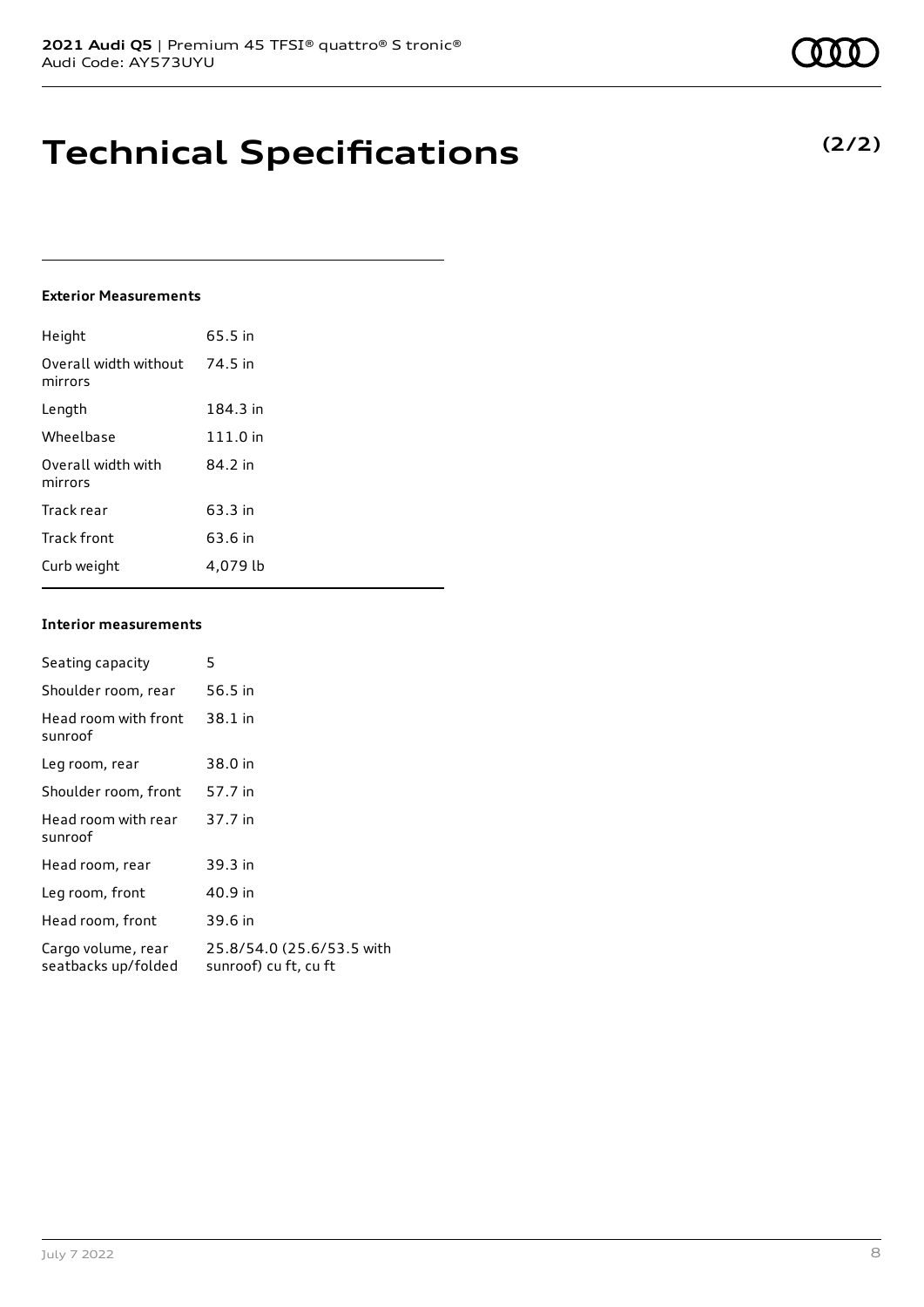### **Consumption- and emission**

**Consumption by NEDC**

combined 25 mpg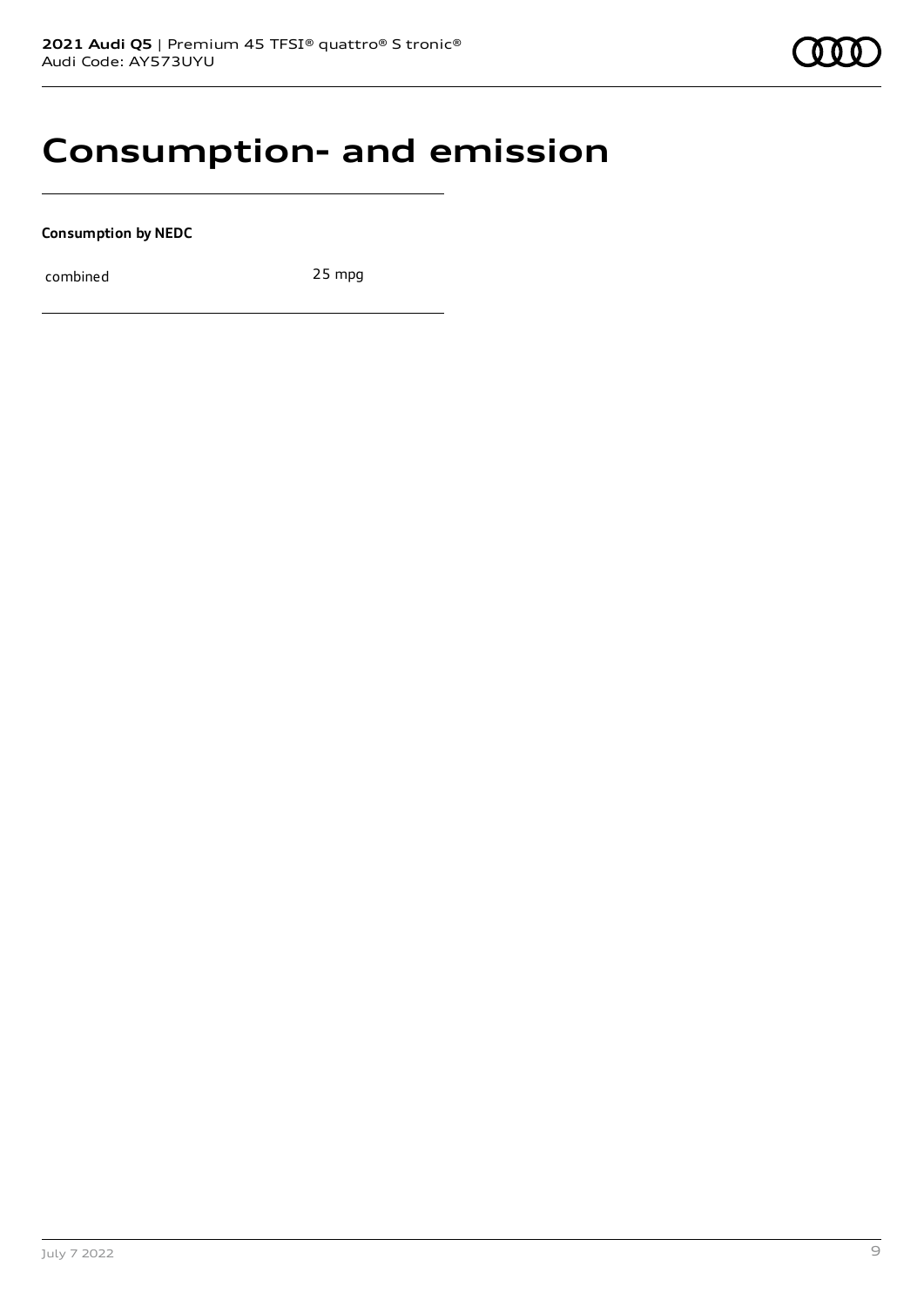

### **Contact**

Dealer **Audi Omaha**

17340 Burt St 68118 Omaha NE

Phone: 4023937000 FAX: 1111111111

www: [https://www.audiomaha.com](https://www.audiomaha.com/)